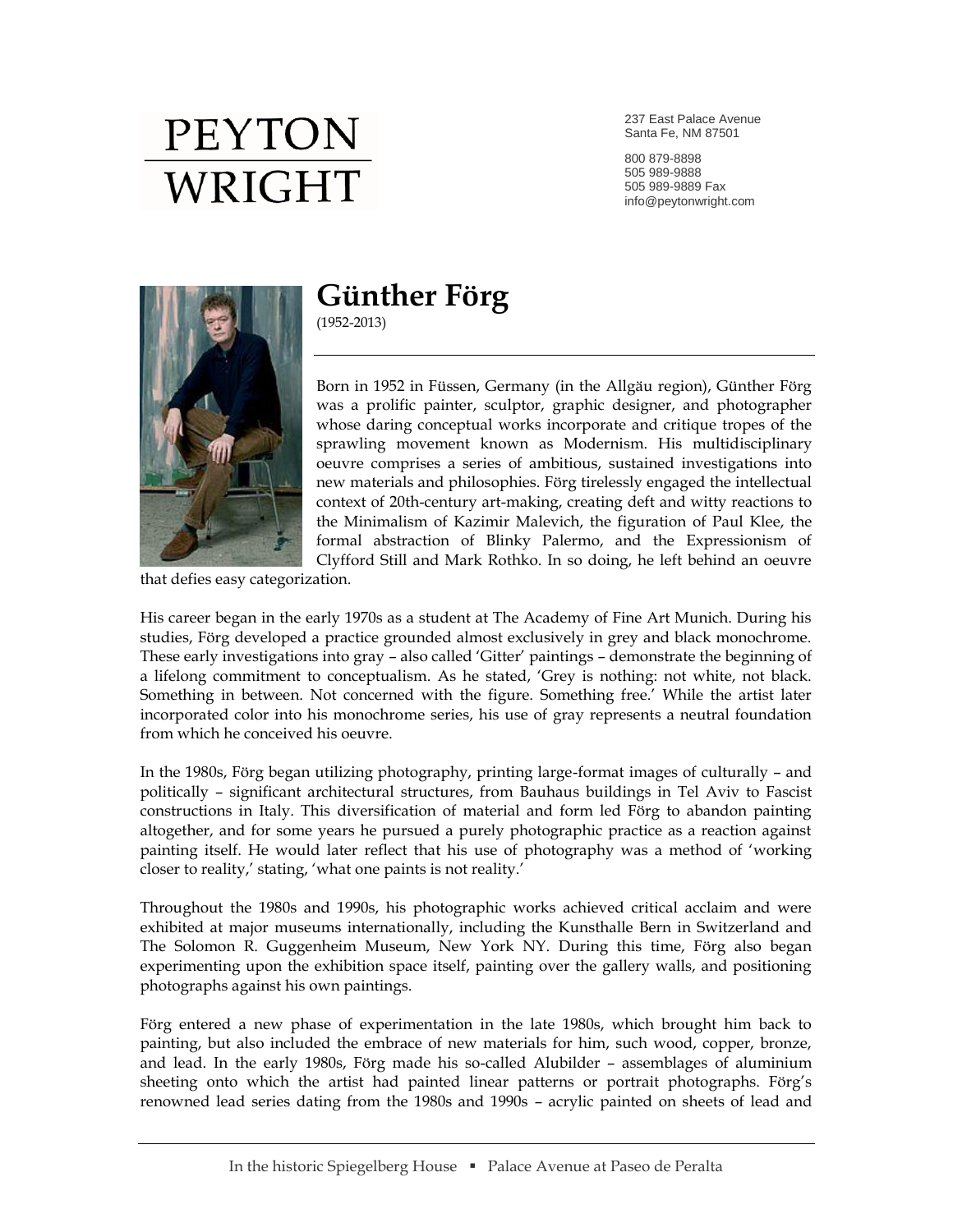237 East Palace Avenue Santa Fe, NM 87501

800 879-8898 505 989-9888 505 989-9889 Fax info@peytonwright.com

supported by wooden frames – blurs the line between painting and sculpture in an evolution towards object-making.

Also initiated during the 1980s, his bronze sculptural practice indicates a painterly quality, with indentations and marks that are reminiscent of a brushstroke, as he attempted to replicate a moment frozen in time.

From 1992 until 1999, he taught at the Staatliche Hochschule für Gestaltung in Karlsruhe. From 1999 on he was a professor in Munich. He had a home in Areuse, Switzerland, as well as in Freiburg. In 1993 he married artist Ika Huber.

In pursuit of further artistic experimentation Förg began producing fragmented body-part sculptures in the early 1990s, describing this arrival at figuration as inevitable. These new works embraced the materiality of their making; the heavy, weathered, and scratched surfaces of the sheets of metal, lead, and wood hint at something that is simultaneously formal and expressionist, geometric and free.

By the beginning of the 21st century, Förg's paintings had left the formality of Minimalism behind. In a new direction, he incorporated a brighter palette and more expressive hand with a series of grid-like marks and intersecting colors. These paintings – called 'Gitterbilder' (grid paintings) – command a similar freedom of form and sensuality that has led to critical comparisons to Cy Twombly. Other works from this era portray vast canvases of negative space interrupted by colorful, gestural hatching and mark-making. Förg's ultimate return to expressive painting indicates a completion of sorts – a full-circle arrival at painting as a synthesis of experimentation, rooted in art history.

In the artist's own words, 'I think painting is a resilient practice; if you look through the history of painting it doesn't change so much and we always see it in the present. It is still now.'

Förg died on his 61st birthday on December 5, 2013 in Freiburg, Germany. Today, his works can be seen in collections of the Hamburger Bahnhof in Berlin, the Kunstmuseum Bonn, the Museum für Moderne Kunst in Frankfurt am Main, and the Museum of Modern Art in New York, among others.

#### *One-person exhibitions*:

1982: Galerie Achim Kubinski, Stuttgart 1983: Galerie Max Hetzler, Stuttgart 1991: Kunsthalle Tübingen: Günther Förg, 10. August - 15. September 1991 2003: Patrick De Brock Gallery, Knokke, Belgium 2005: Max Dudler, Günther Förg, Architektur Galerie, Berlin 2006: Günther Förg – Raum und Fläche – Fotografien, Kunsthalle Bremen 2007: Museum für Gegenwartskunst, Basel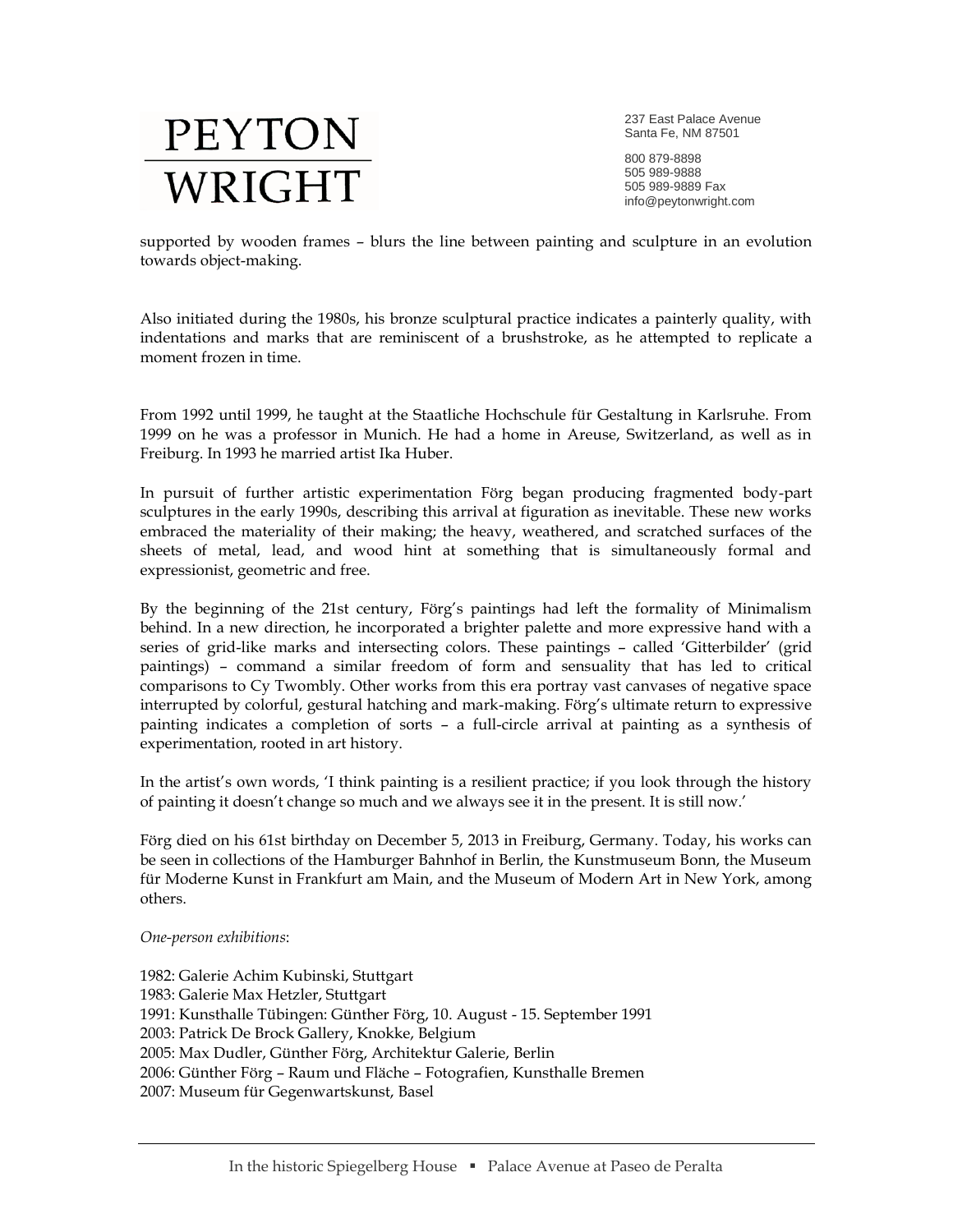237 East Palace Avenue Santa Fe, NM 87501

800 879-8898 505 989-9888 505 989-9889 Fax info@peytonwright.com

2007: Museum der Stadt Füssen, Füssen 2007: Patrick De Brock Gallery, Knokke, Belgium 2008: Günther Förg – BACK AND FORTH, Essl Museum – Kunst der Gegenwart, Klosterneuburg/Wien, Katalog Essl Museum 2009: Fondation Beyeler, Riehen 2010: Günther Förg – Wandmalerei und Fotografie, Galerie Vera Munro, Hamburg 2010: Patrick De Brock Gallery, Knokke, Belgium 2011: Günther Förg – Bilder, Wandmalereien und Fotografie 1987–2011, Galerie Max Hetzler, Berlin 2014: Günther Förg., Museum Brandhorst, München 2016: FÖRG - Günther Förg aus der Sammlung Kopp München, MEWO Kunsthalle, Memmingen

*Important public collections*:

Germany: Pinakothek der Moderne, Munich Lenbachhaus, Munich Daimler Contemporary, Berlin Hamburger Bahnhof - Museum für Gegenwart, Berlin Sammlung Haubrok, Berlin Sammlung Hoffmann, Berlin Kunstmuseum Bonn, Bonn Kunstsammlungen Chemnitz, Chemnitz MKM Museum Küppersmühle für Moderne Kunst, Duisburg Kunstpalais Erlangen, Erlangen Kunstsammlung Deutsche Bundesbank, Frankfurt am Main Museum für Moderne Kunst (MMK), Frankfurt am Main Städel, Frankfurt/Main Zentrum für Kunst und Medientechnologie, Karlsruhe Museum Kurhaus Kleve Museum Ludwig, Cologne Galerie für Zeitgenössische Kunst GfZK, Leipzig Städtisches Museum Abteiberg, Mönchengladbach Kunstraum Grässlin, St. Georgen Städtische Galerie Wolfsburg

Austria: Essl Museum, Klosterneuburg/Vienna

Canada: AGO, Toronto National Gallery of Canada, Ottawa